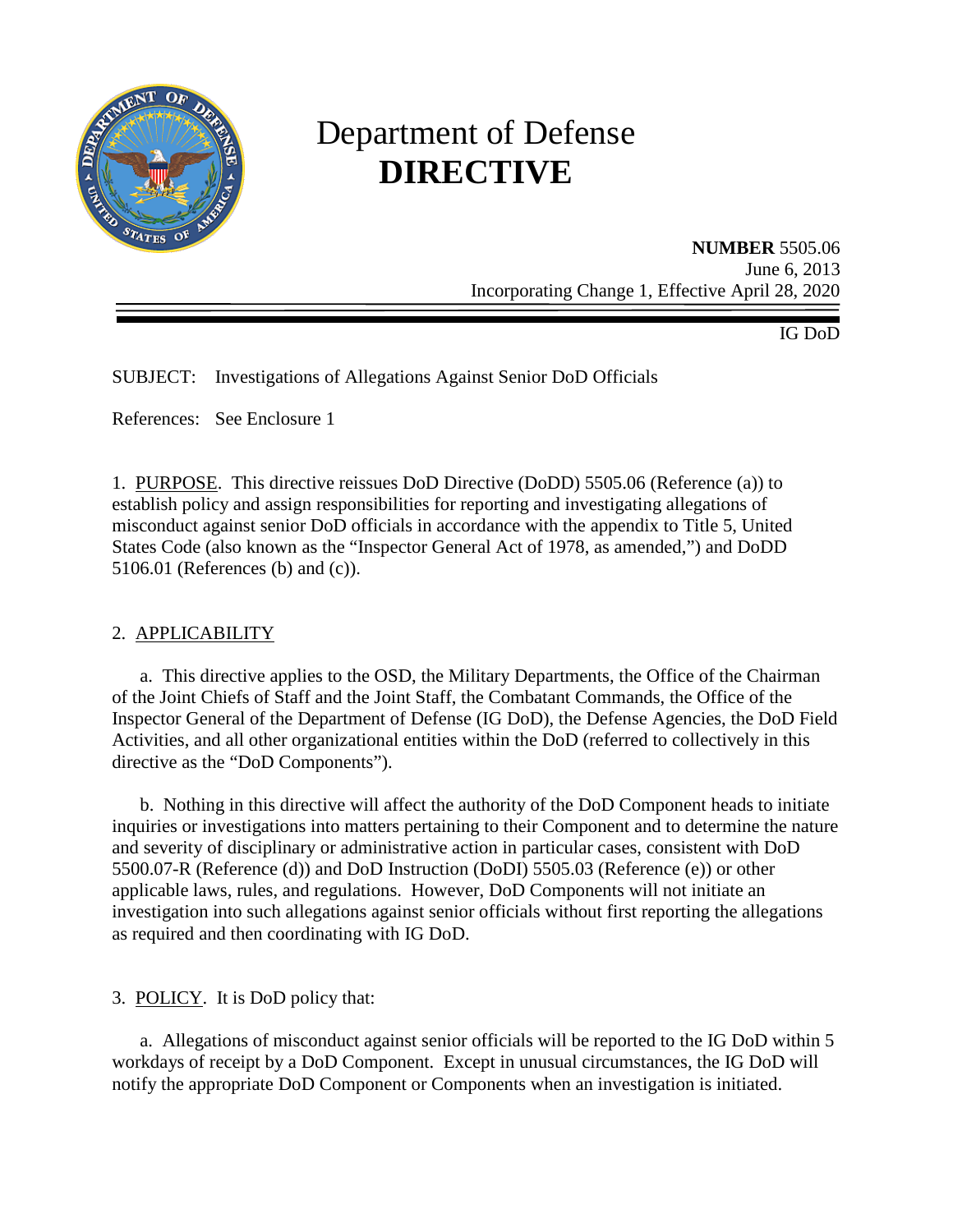Allegations of misconduct against senior officials will be vigorously investigated by appropriate investigative organizations.

 b. Allegations that a senior official personally participated in discrimination cognizable under an applicable DoD Component regulation are matters of concern to the Secretary of Defense and will be reported to the IG DoD in accordance with section 2 of Enclosure 2 of this directive. Ordinarily, inspector general organizations defer to the investigative process contemplated by the applicable DoD Component regulation. This provision does not preclude the IG DoD from conducting or directing the conduct of an investigation of allegations when the IG DoD deems such action necessary.

 c. Adjudicative bodies investigating allegations against senior officials shall provide the IG DoD a report of determinations and notice of remedies and disciplinary or corrective actions within 5 workdays of such action being taken.

4. RESPONSIBILITIES. See Enclosure 2.

5. RELEASABILITY. **Cleared for public release.** This directive is available on the Directives Division Website at https://www.esd.whs.mil/DD/.

6. SUMMARY OF CHANGE 1. The change to this issuance updates references and removes expiration language in accordance with current Chief Management Officer of the Department of Defense direction.

7. EFFECTIVE DATE. This directive is effective June 6, 2013.

Ashton B. Carter Deputy Secretary of Defense

Enclosures

1. References 2. Responsibilities Glossary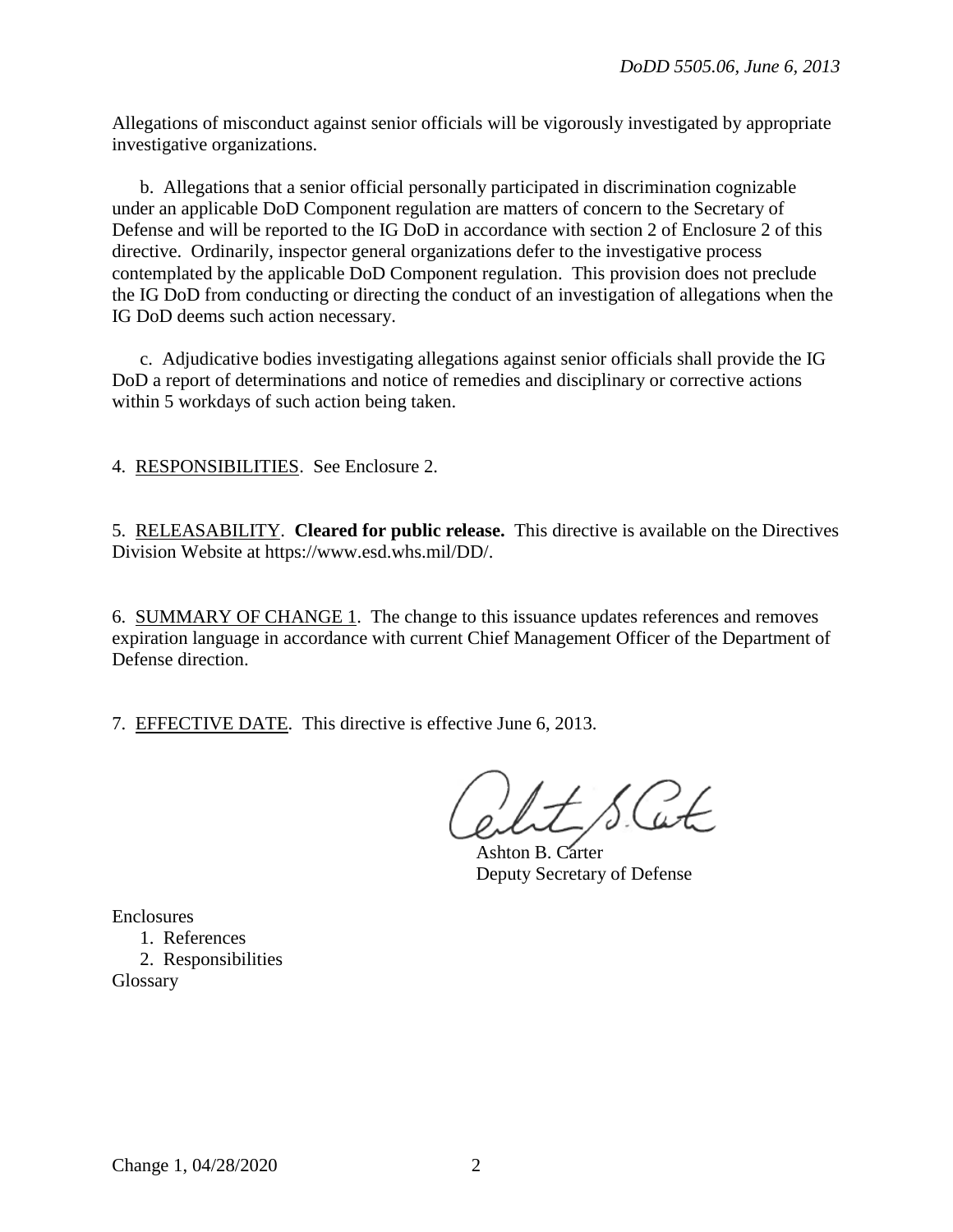# ENCLOSURE 1

# REFERENCES

- (a) DoD Directive 5505.06, "Investigations of Allegations Against Senior Officials of the Department of Defense," April 10, 2006, as amended (hereby cancelled)
- (b) Appendix to Title 5, United States Code (also known as the "Inspector General Act of 1978, as amended")
- (c) DoD Directive 5106.01, "Inspector General of the Department of Defense (IG DoD)," April 20, 2012, as amended
- (d) DoD 5500.07-R, "Joint Ethics Regulation (JER)," August 1, 1993, as amended
- (e) DoD Instruction 5505.03, "Initiation of Investigations by Defense Criminal Investigative Organizations," March 24, 2011, as amended
- (f) DoD Instruction 5505.02, "Criminal Investigations of Fraud Offenses," August 29, 2013, as amended
- (g) DoD Instruction 5505.16, "Investigations by DoD Components," June 23, 2017
- (h) Chapter 47 of Title 10, United States Code (also known as "The Uniform Code of Military Justice (UCMJ)")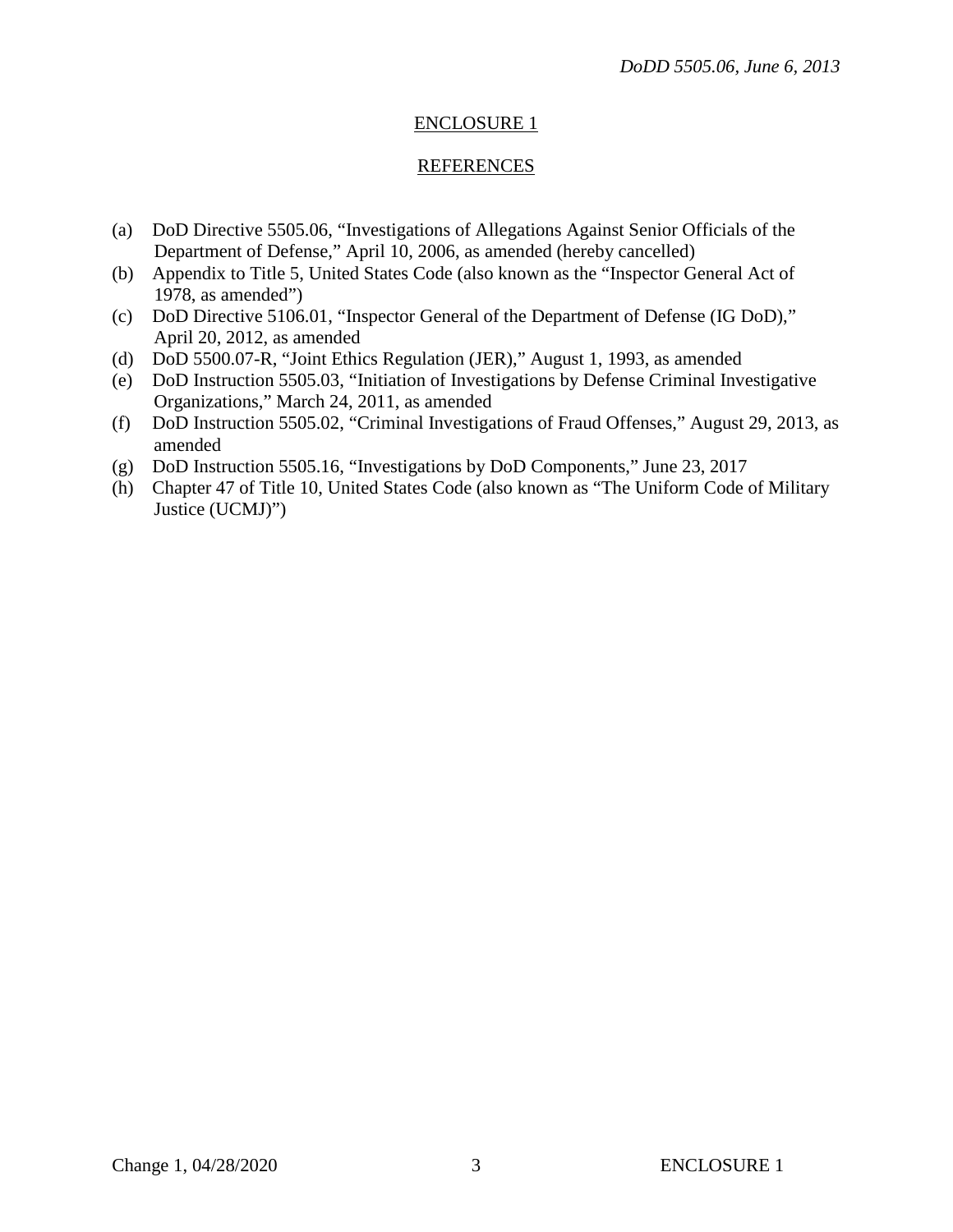# ENCLOSURE 2

# RESPONSIBILITIES

# 1. IG DoD. The IG DoD:

a. Receives reports of allegations of misconduct made against senior officials. If the notification involves a military officer who has been nominated for promotion, IG DoD notifies the Under Secretary of Defense for Personnel and Readiness.

 b. Notifies the appropriate DoD Component(s) if an investigation is opened by the IG DoD on a senior official of the Component(s), subject to paragraph 1f of this enclosure. Provides results of the investigation to the appropriate DoD Component.

c. Notifies the appropriate Military Department in the case of senior military officials assigned to a billet outside of their Department, subject to paragraph 1f of this enclosure. Provides results of the investigation to the appropriate Military Department.

 d. Provides oversight, as the IG DoD deems appropriate, on investigations conducted by the other DoD Components into allegations against senior officials.

e. Notifies the Secretary of Defense of allegations or investigations involving:

(1) Presidential appointees.

(2) Others that can reasonably be expected to be of significance.

f. May dispense with the notifications described in paragraphs 1b and 1c and instead notify the Secretary of Defense, if the IG DoD determines in a particular case that investigative needs do not permit these notifications.

g. Establishes necessary controls to limit access to information covered by this directive. To the extent authorized by law, regulation, and policy these controls:

(1) Protect the identity of witnesses and other persons involved in investigations.

(2) Protect the confidentiality and sensitivity of materials obtained during the investigative process.

(3) Ensure that information covered by this directive is handled to avoid unauthorized disclosure.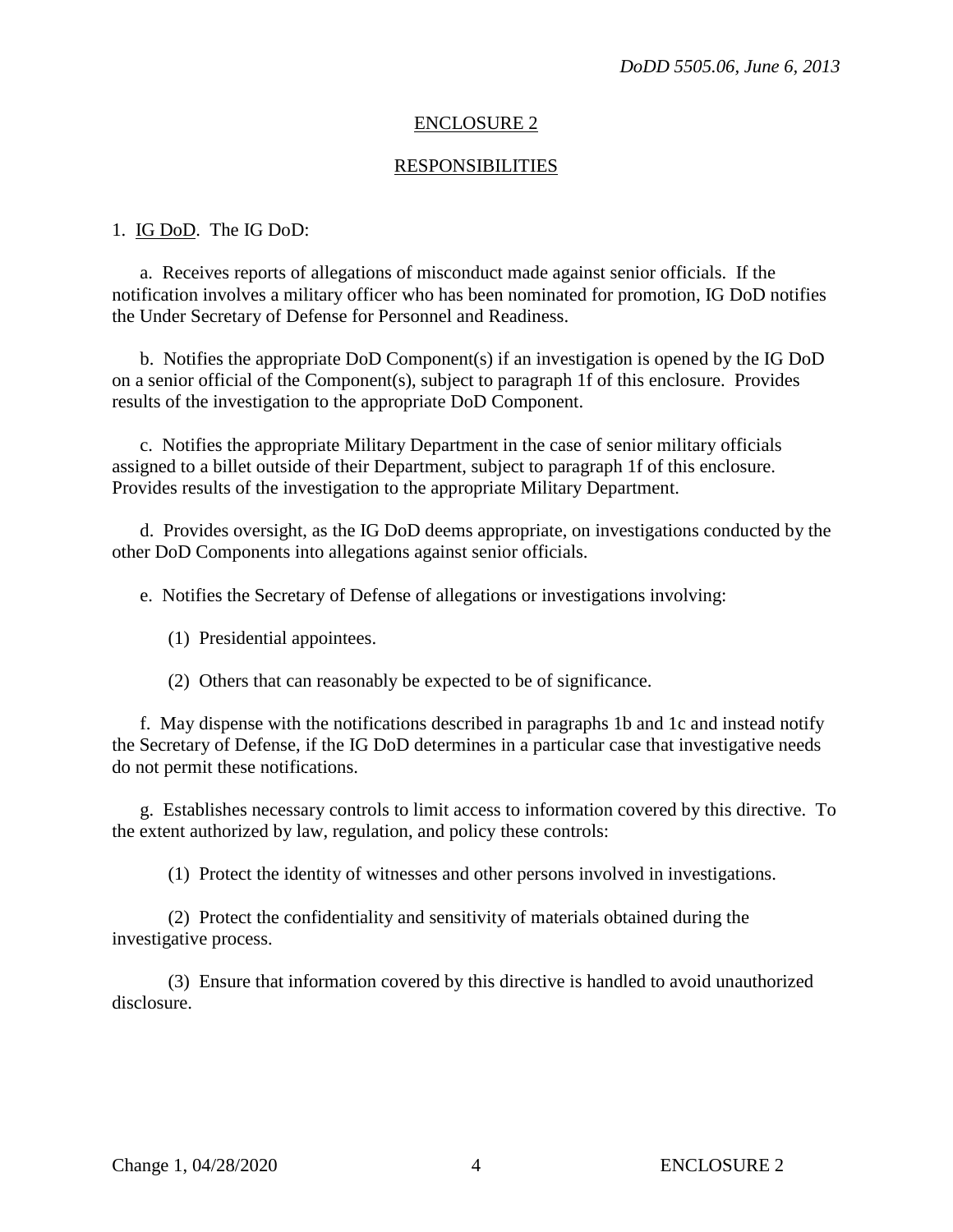#### 2. DoD COMPONENT HEADS. The DoD Component heads:

a. Report allegations of misconduct made against senior officials of the reporting Component or other Components to the IG DoD within 5 workdays of receipt. The notification is made in writing and includes:

(1) The name, rank or grade, and duty position of the senior official involved.

(2) A synopsis of the allegations.

(3) The date allegations of misconduct were received by the Component.

(4) A copy of the incoming complaint.

(5) The name and position of the point of contact within the Component.

 b. Unless notified that the IG DoD assumes investigative responsibility for a particular matter, initiate an investigation into the issues raised in the allegation.

c. Upon request from the IG DoD, provide the status, scope, findings to date, and expected completion date of the investigation.

 d. Provide a copy of the report of the investigation and supporting documentation to the IG DoD within 5 workdays of completion of the investigation.

e. Provide to the IG DoD a written report of any disciplinary or administrative action, taken against a senior official within 5 workdays after such action is taken.

f. Ensure that allegations of criminal misconduct are referred to the appropriate criminal investigative organization consistent with Reference (e), DoDI 5505.02 (Reference (f)), and DoDI 5505.16 (Reference (g)).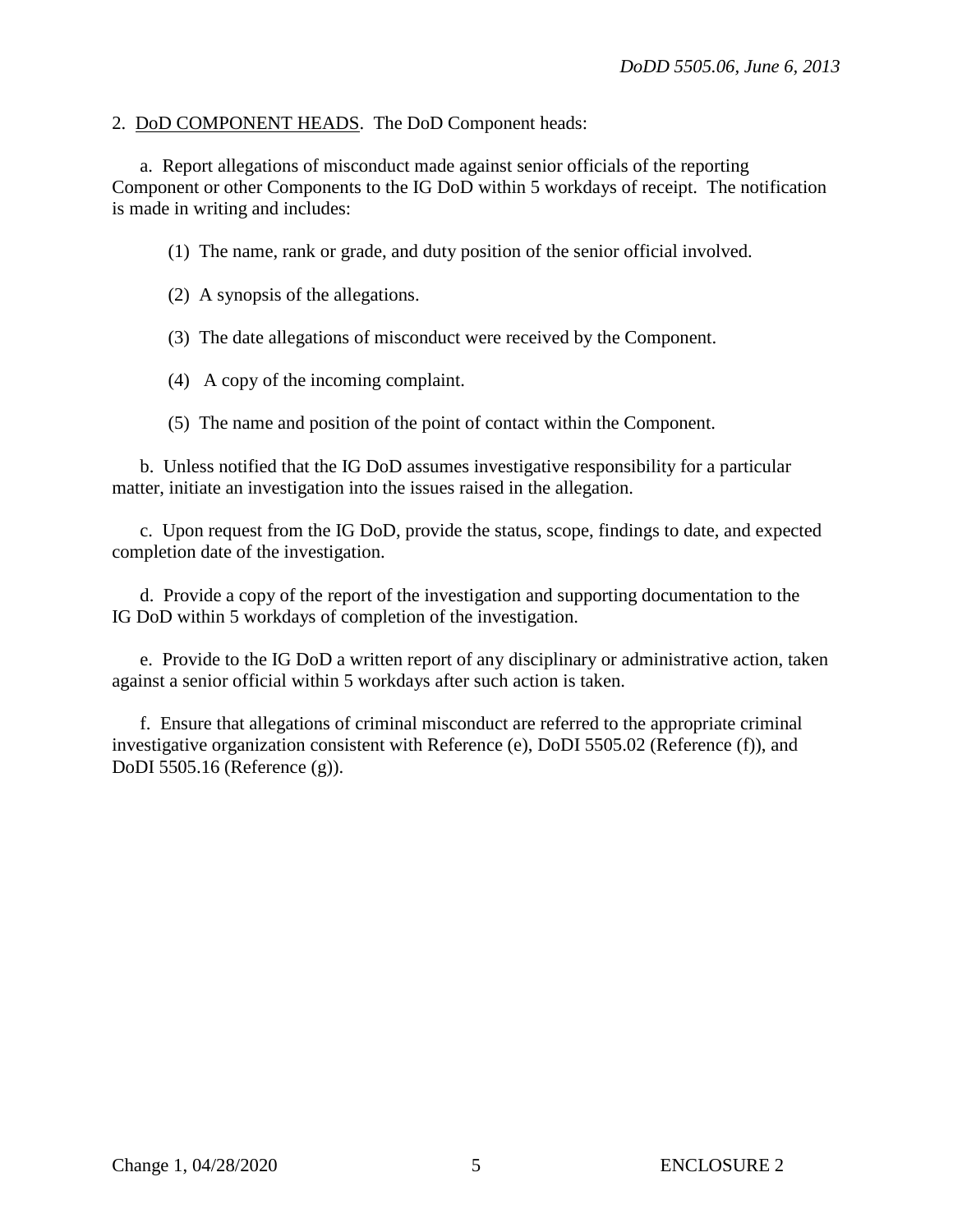#### GLOSSARY

#### PART I. ABBREVIATIONS AND ACRONYMS

DoDD DoD directive

DoDI DoD instruction

IG DoD Inspector General of the Department of Defense

#### PART II. DEFINITIONS

These terms and their definitions are for the purposes of this directive.

allegations of misconduct. A credible allegation that, if proven, would constitute:

 A violation of a provision of criminal law, including chapter 47 of title 10, United States Code (also known as "The Uniform Code of Military Justice (UCMJ)") (Reference (h)).

 A violation of a recognized standard such as Reference (d), or other federal, DoD, or Service regulations.

 Any other conduct of concern to DoD leadership or that could reasonably be expected to be of significance to the Secretary of Defense, especially when there is an element of misuse of position or of unauthorized personal benefit to the senior official, a family member, or an associate.

investigation. Any investigative work conducted to address allegations against senior officials, beyond the initial review of an allegation to determine whether it meets the definition of misconduct. The term "investigation" as used in this directive:

Includes full investigations, as well as preliminary inquiries, complaint analyses, and other investigative activities that may be employed by DoD Components to establish the scope of investigative work warranted or, alternatively, to conclude that further investigation is not warranted.

Does not include initial reviews of standards that may apply to the allegations or communications with the complainant to clarify an allegation.

#### senior official

An active duty, retired, Reserve, or National Guard military officer in grades O-7 and above, and an officer selected for promotion to O-7 whose name is on the O-7 promotion board report forwarded to the Military Department Secretary.

A current or former member of the Senior Executive Service.